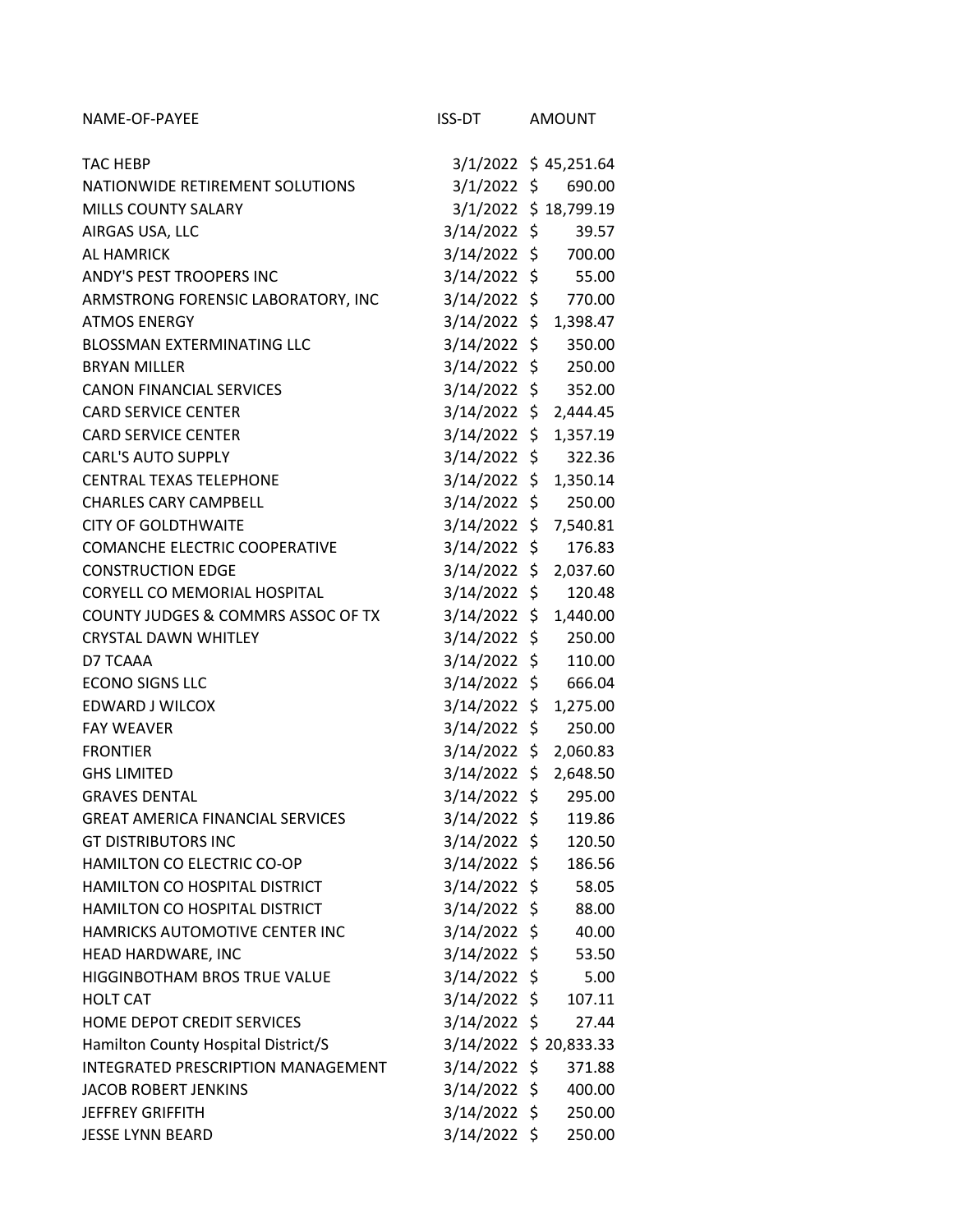| <b>JUSTICE SOLUTIONS, LLC</b>       | 3/14/2022 \$ 1,172.50  |     |          |
|-------------------------------------|------------------------|-----|----------|
| KIRBOS OFFICE SYSTEMS, LLC          | 3/14/2022 \$           |     | 183.78   |
| LETHA GRISSOM OWENS                 | 3/14/2022 \$           |     | 250.00   |
| LETS - A LAW ENFORCEMENT TECHN. COR | 3/14/2022 \$           |     | 2,480.00 |
| LEXISNEXIS RISK SOLUTIONS           | 3/14/2022 \$           |     | 50.00    |
| LOCAL GOVERNMENT SOLUTIONS, LP      | 3/14/2022 \$           |     | 1,354.00 |
| <b>MAJOR AUTO PARTS</b>             | 3/14/2022 \$           |     | 428.38   |
| MAJOR AUTOMOTIVE SERVICE CENTER     | 3/14/2022 \$           |     | 7.00     |
| MARINA GUADALUPE VAQUERA            | 3/14/2022 \$           |     | 250.00   |
| <b>MARY KELLY PIERCE</b>            | 3/14/2022 \$           |     | 250.00   |
| <b>MAUREEN ANN RUTHERFORD</b>       | 3/14/2022 \$           |     | 250.00   |
| MCS FIRE AND SECURITY               | 3/14/2022 \$           |     | 547.50   |
| MICHAEL A. MATE                     | 3/14/2022 \$           |     | 250.00   |
| MILLS CENTRAL APPRAISAL DISTRICT    | 3/14/2022 \$38,291.65  |     |          |
| <b>MILLS COUNTY GENERAL STORE</b>   | 3/14/2022 \$           |     | 250.81   |
| MILLS COUNTY VEHICLE REGISTRATION   | 3/14/2022 \$           |     | 7.50     |
| <b>MOORES SERVICE CENTER</b>        | 3/14/2022 \$           |     | 667.03   |
| <b>OGBURN'S TRUCK PARTS</b>         | 3/14/2022 \$           |     | 634.61   |
| PF&E OIL COMPANY                    | 3/14/2022 \$ 4,299.00  |     |          |
| PHILIP CODY STEVENS                 | 3/14/2022 \$           |     | 250.00   |
| <b>POSTMASTER</b>                   | 3/14/2022 \$           |     | 92.00    |
| <b>S&amp;S SUPPLY</b>               | $3/14/2022$ \$         |     | 1,058.96 |
| SAFE-T-TEAM, INC                    | 3/14/2022              | \$. | 300.00   |
| <b>SCHWARTZ FOOD SERVICE</b>        | 3/14/2022 \$           |     | 5,192.71 |
| SOUTHERN TIRE MART, LLC             | $3/14/2022$ \$         |     | 1,976.75 |
| STEPHANIE WALKER-EVANS              | 3/14/2022 \$           |     | 250.00   |
| <b>SUMMER CAMPBELL</b>              | 3/14/2022 \$           |     | 166.88   |
| Summer Campbell                     | 3/14/2022 \$           |     | 98.09    |
| TEXAS ASSOCIATION OF CNTY RISK MGT  | 3/14/2022 \$ 6,063.00  |     |          |
| <b>TOTAL OFFICE SOLUTION</b>        | 3/14/2022 \$           |     | 113.46   |
| TY-BO SHANE TYSON                   | $3/14/2022$ \$         |     | 250.00   |
| UNIFIRST CORPORATION                | 3/14/2022 \$           |     | 328.52   |
| <b>ZACHARY RAYN KEY</b>             | 3/14/2022 \$ 250.00    |     |          |
| WELCH BROTHERS TRUCK & TRAILOR LLC  | 3/14/2022 \$ 715.00    |     |          |
| <b>MILLS COUNTY SALARY</b>          | 3/14/2022 \$33,309.26  |     |          |
| NATIONAL FAMILY CARE                | 3/14/2022 \$ 306.00    |     |          |
| NATIONWIDE RETIREMENT SOLUTIONS     | 3/14/2022 \$           |     | 690.00   |
| <b>MILLS COUNTY SALARY</b>          | 3/15/2022 \$17,589.76  |     |          |
| LIBERTY NATIONAL INSURANCE          | 3/15/2022 \$           |     | 33.84    |
| AFLAC                               | 3/15/2022 \$           |     | 230.50   |
| <b>SWTTX SOUTHWEST</b>              | 3/15/2022 \$ 24,796.60 |     |          |
| <b>GUARDIAN</b>                     | 3/21/2022 \$           |     | 687.75   |
| TEXAS LIFE INSURANCE COMPANY        | 3/21/2022 \$           |     | 201.02   |
| ADVANTAGE OFFICE PRODUCTS LLC       | 3/28/2022 \$           |     | 530.33   |
| ALOHA SATELLITES INC                | 3/28/2022 \$           |     | 177.05   |
| AMERICAN TIRE DISTRIBUTORS INC      | 3/28/2022 \$           |     | 486.64   |
| AMG PRINTING & MAILING LLC          | 3/28/2022 \$           |     | 98.44    |